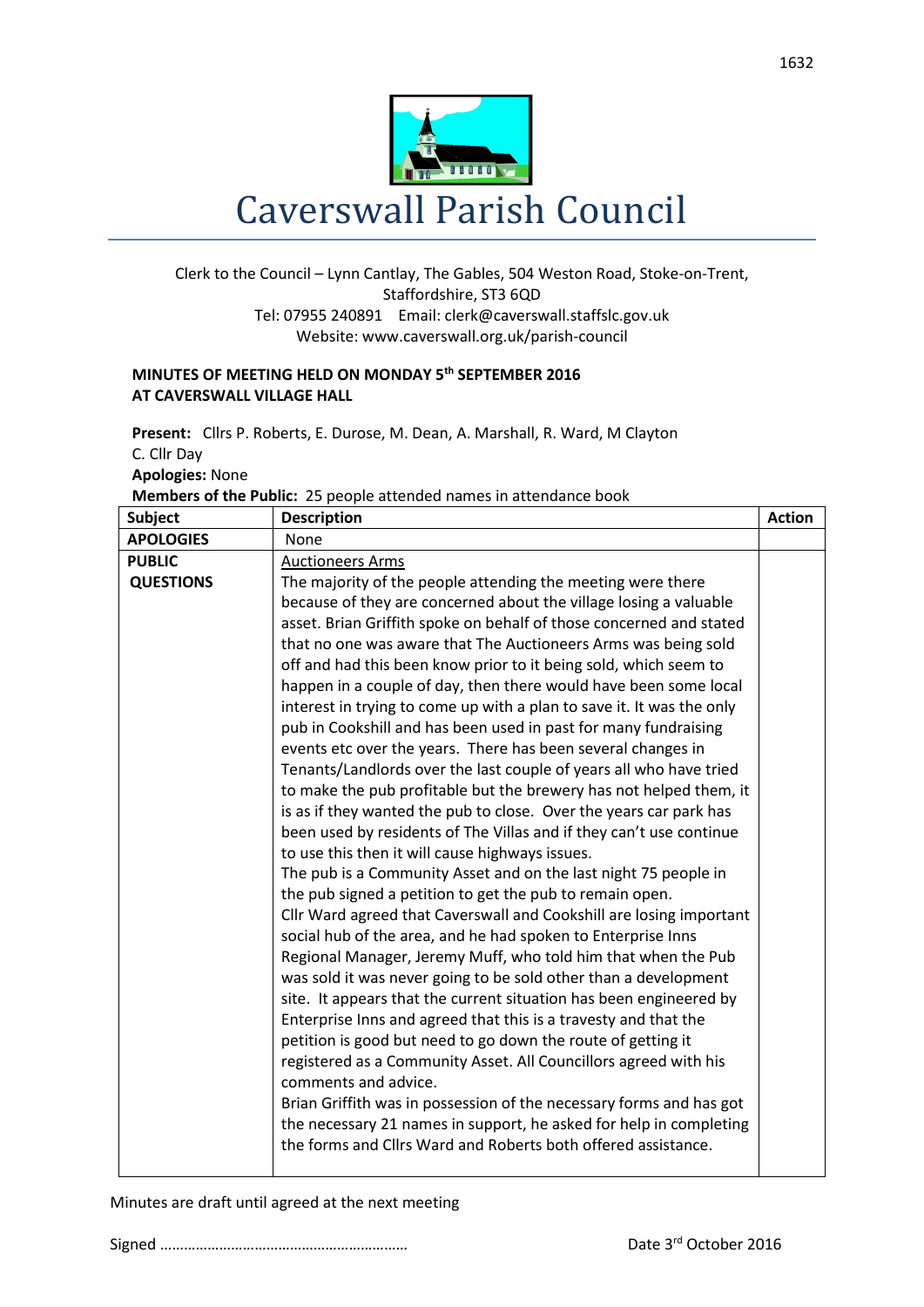| <b>Subject</b> | <b>Description</b>                                                                           | <b>Action</b> |
|----------------|----------------------------------------------------------------------------------------------|---------------|
|                |                                                                                              |               |
|                | The form needs to be completed and submitted to SMDC asap.                                   |               |
|                | Letters of support by as many people as possible should also be                              |               |
|                | sent to Mark Forrester at SMDC in support of the Community Asset                             |               |
|                | application.                                                                                 |               |
|                | Email address is mark.forrster@staffsmoorland.gov.uk                                         |               |
|                | Letters should refer to the current Local Plan that states that                              |               |
|                | Caverswall has fulfilled its quota of houses needed and therefore if                         |               |
|                | the land has been bought for development then any planning<br>application should be refused. |               |
|                | The Parish Council will also write to SMDC stating that we support                           |               |
|                | any application to register the property as a Community Asset.                               |               |
|                | The junction here is bad and needs better lighting as now no                                 |               |
|                | lighting from pub. C Cllr Day stated that the junction is now better                         |               |
|                | than it was before and he will speak to SCC re lighting but not                              |               |
|                | hopeful.                                                                                     |               |
|                |                                                                                              |               |
|                | Vicarage Farm Footpath                                                                       |               |
|                | Chris Soliman, owner of Vicarage Farm was there to discuss the on-                           |               |
|                | going problem with the lane down to his farm. He stated that since                           |               |
|                | the gate had been removed various access issues have occurred                                |               |
|                | with residents who live on Scholl Lane who claim they have access                            |               |
|                | rights to their properties or land from the lane. There have also                            |               |
|                | been 5-6 issues when he has had to report cars/vehicles using the                            |               |
|                | lane (he referred to it as the drive) and also of abusive which have                         |               |
|                | been reported to police, he stated that he had Police incident                               |               |
|                | numbers. The problem is ongoing, he has no issues with anyone                                |               |
|                | using it as a public footpath but does have with some people using                           |               |
|                | it as a right of way to access to field and for repair work to                               |               |
|                | buildings.                                                                                   |               |
|                | AT THIS POINT CLLR ROBERTS DECLARED A PERSONAL INTEREST                                      |               |
|                | IN THIS MATTER AND LEFT THE ROOM, CLLR DUROSE TOOK THE                                       |               |
|                | <b>CHAIR</b>                                                                                 |               |
|                | Mr Soliman also advised that 2 other residents used the lane for                             |               |
|                | access to the rears of their properties and that his Solicitor could                         |               |
|                | not find anything to verify their claims to access rights as the lane                        |               |
|                | was not registered with the Land Registry. He stated that                                    |               |
|                | according to his Solicitor the other property/resident does not have                         |               |
|                | any access rights.                                                                           |               |
|                | C Cllr Day interjected that we are all aware of the history and that                         |               |
|                | in the end the gate had to come down as no other cause of action                             |               |
|                | was acceptable to Mr Soliman and that the only course of action                              |               |
|                |                                                                                              |               |
|                | now was a Public Protection Order, this replaced the 106 Order                               |               |
|                | (Gating Order) and has to be started by the Parish Council hence                             |               |
|                | Chris Soliman coming to meeting to ask the Parish Council to do                              |               |
|                | this. Regarding the lane being used for vehicles access C Cllr Day                           |               |
|                | stated that it's not a byway (BOAT) but it's is shown as a footpath                          |               |
|                | on the Definitive Map                                                                        |               |
|                | Mr Finney, resident of 121 School Lane, stated that this lane has                            |               |
|                | been an access to land that goes across to the Meir it is now owned                          |               |
|                | by JDW Technology Ltd bought from Trentway it is the access or to:                           |               |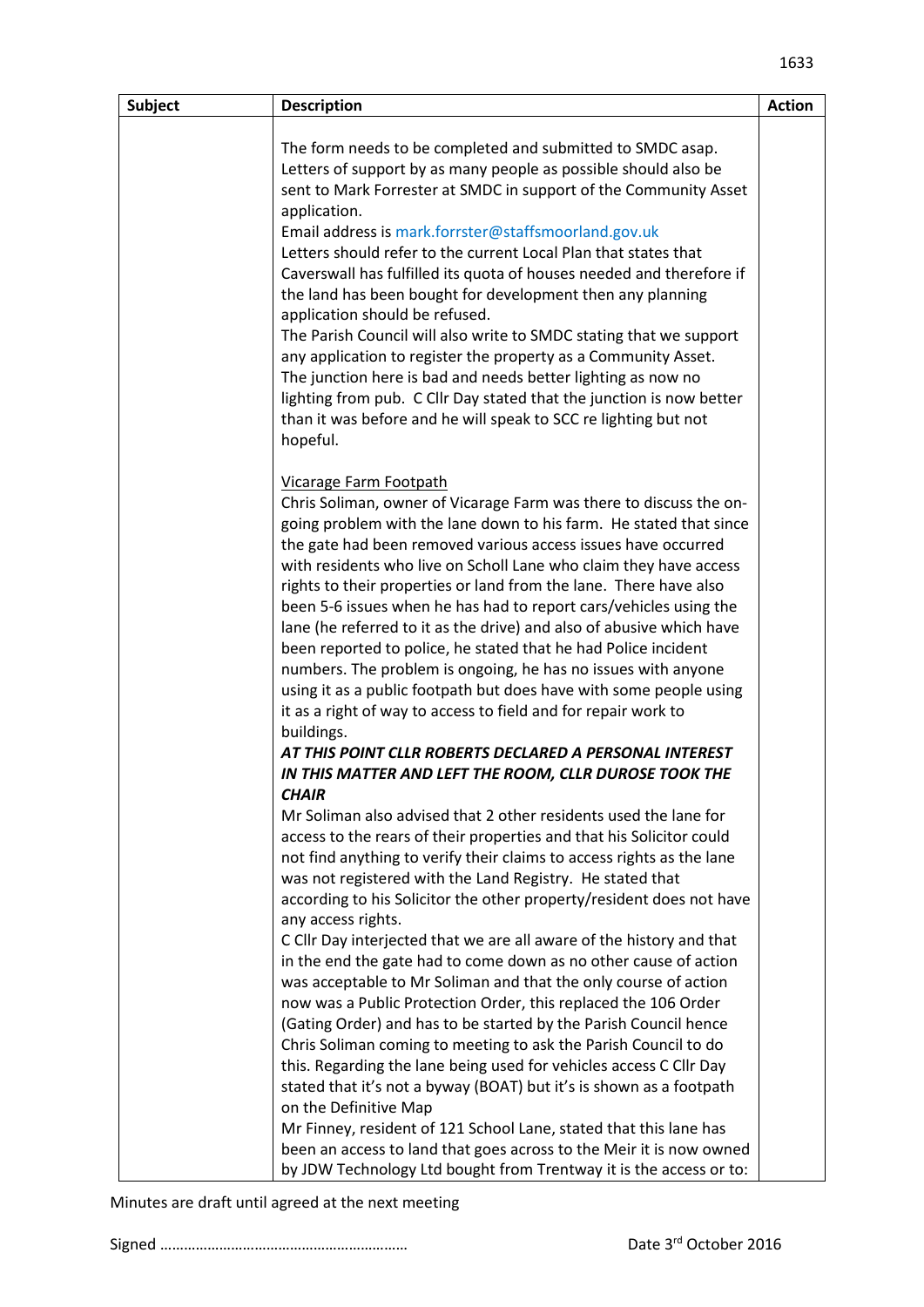| <b>Subject</b>         | <b>Description</b>                                                     | <b>Action</b> |
|------------------------|------------------------------------------------------------------------|---------------|
|                        | - A) - The Mill and B) - from Lansbury Lane it is the only access to   |               |
|                        | the land it has always been there. He also stated that there has       |               |
|                        | been a gate at bottom of his garden since he moved in and he has       |               |
|                        | letter from Ben Salt that went to the Solicitor saying that he has got |               |
|                        | access rights.                                                         |               |
|                        | Cllr Day stated that there are two issues -firstly it is not vehicle   |               |
|                        | access its only walking access and secondly anti-social behaviour.     |               |
|                        | Mr Soliman said that need to go for Public Protection Order as no      |               |
|                        | one came forward with other option, C Cllr Day disagreed as early      |               |
|                        | in the proceedings and offer was made that the Parish Council          |               |
|                        | would get padlock and keys for the gate and then anyone who has        |               |
|                        | legal access rights would be given a key, this had been rejected by    |               |
|                        | Mr Soliman at the time and Mr Soliman accepted that this had           |               |
|                        | been the case.                                                         |               |
|                        | Question is being the Parish Council going to support any Public       |               |
|                        | Protection Order application, on the anti-social behaviour issue the   |               |
|                        | Parish Council may lean towards supporting this, but on access         |               |
|                        | issue this need to be discussed in private at a later date.            |               |
|                        | <b>CLLR ROBERTS NOW RE-ENTERED THE ROOM AND TOOK OVER AS</b>           |               |
|                        | <b>CHAIR</b>                                                           |               |
|                        | Mr and Mr Finney wanted to thank the Council for all the work we       |               |
|                        | have done re the Vicarage Farm track/lane which they thought had       |               |
|                        | been resolved until tonight meeting. He was advised that they          |               |
|                        | should send a copy of the letter from Ben Salt which gave them         | Clerk         |
|                        | access to SMDC as soon before any Public Protection Order              |               |
|                        | application is made so that SMDC have this proof of access when        |               |
|                        | considering the application.                                           |               |
|                        | Clerk is to contact Mr Soliman requesting that he send her all the     |               |
|                        | relevant information regarding antisocial behaviour incidents or       |               |
|                        | access complaints prior to the next meeting so it can discuss it in    |               |
|                        | detail and a decision made on whether to support or not.               |               |
|                        |                                                                        |               |
| <b>MINUTES</b>         | It was resolved that the minutes of the previous month's meeting       |               |
|                        | were to be signed as a true and correct record.                        |               |
|                        |                                                                        |               |
| <b>DECLARATION OF</b>  | Cllr Roberts - re Vicarage Farm footpath access - see public           |               |
| <b>INTEREST</b>        | questions                                                              |               |
|                        |                                                                        |               |
|                        |                                                                        |               |
| <b>REPORTS</b>         | 132/16 County Councillor - Road master has been in Caverswall to       |               |
| <b>COUNTY/DISTRICT</b> | repair some of the bad road surfaces.                                  |               |
| <b>COUNCILLORS</b>     | 133/16 District Councillor - no report                                 |               |
|                        |                                                                        |               |
| HANDYMAN/              | No report                                                              |               |
| <b>LENGTHSMAN</b>      |                                                                        |               |
| <b>REPORT</b>          |                                                                        |               |
|                        | <b>HIGHWAYS ISSUES -</b>                                               |               |
| <b>MATTERS ARISING</b> | 134/16 Grids and Drains                                                |               |
| <b>FROM PREVIOUS</b>   | No reports                                                             |               |
| <b>MEETINGS</b>        | 135/16 Traffic in the village                                          |               |
|                        | (117/16, 100/16) On going                                              |               |

Minutes are draft until agreed at the next meeting

Signed ……………………………………………………… Date 3rd October 2016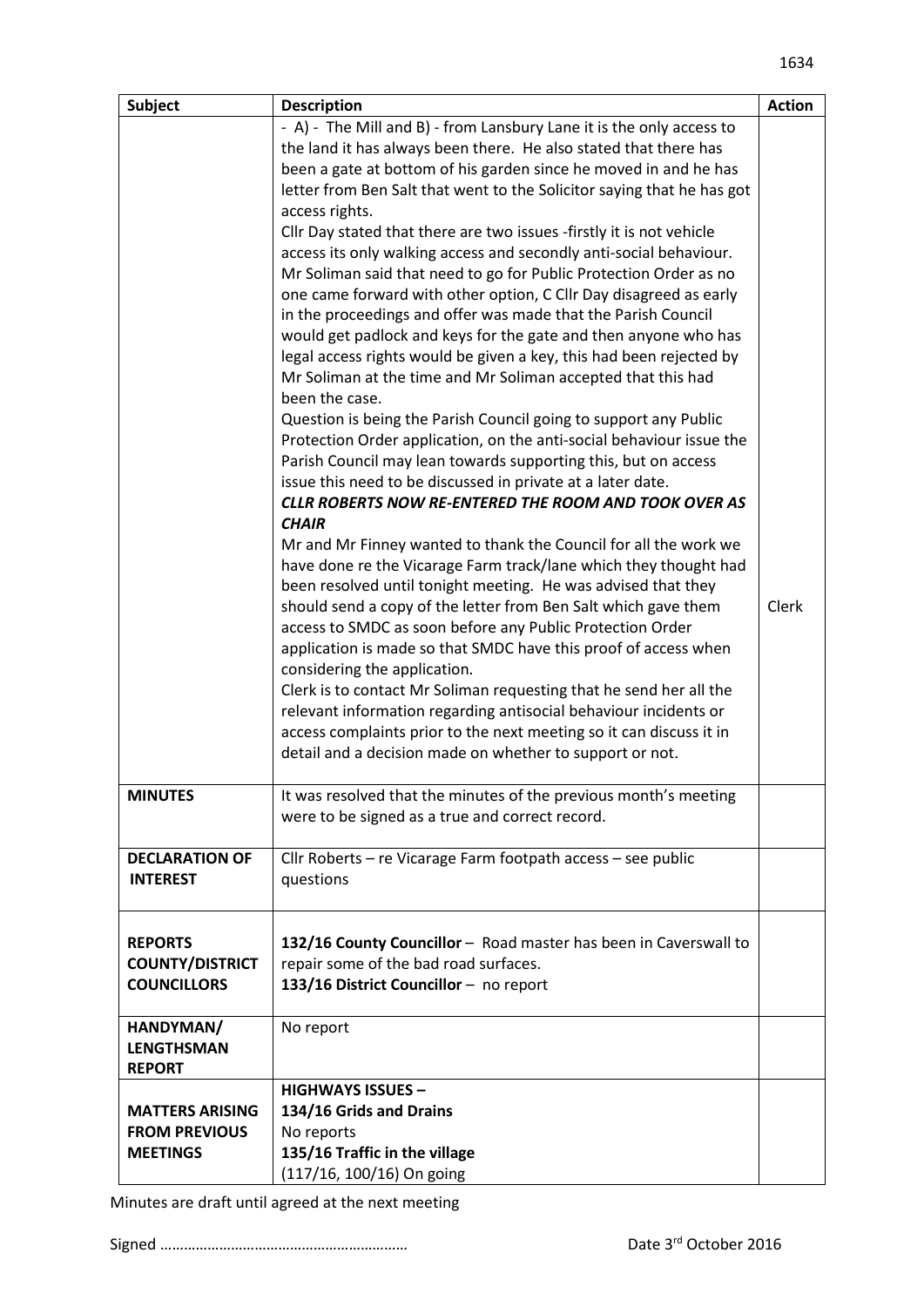| <b>Subject</b>        | <b>Description</b>                                                                                                           | <b>Action</b> |
|-----------------------|------------------------------------------------------------------------------------------------------------------------------|---------------|
|                       | 136/16 Pavement from The Green to bridge on Caverswall Road                                                                  |               |
|                       | (118/16, 101/16)                                                                                                             |               |
|                       | C Cllr Day to look into this - Clerk to supply photos                                                                        |               |
|                       | 137/16 Footpaths:                                                                                                            | Clerk         |
|                       | (119/16, 102/16, 102/16, 66/16, 40/16, 24/16, 08/16, 155/15,                                                                 |               |
|                       | 138/15. 124/15, 108/15, 91/15, 76/15)                                                                                        |               |
|                       | Vicarage Farm - see Public Questions                                                                                         |               |
|                       | 138/16 Bus Shelter by Scout Hut                                                                                              |               |
|                       | (120/16, 103/16)                                                                                                             |               |
|                       | Cllr Roberts advised that he was still awaiting a response from                                                              |               |
|                       | SMDC re ownership - will chase up                                                                                            |               |
|                       | 139/16 Fencing along The Dams:                                                                                               |               |
|                       | $(121/16, 104/16, 67/16, 41/16, 26/16, 15/16)$                                                                               |               |
|                       | Quotes still to be obtained                                                                                                  |               |
|                       | 140/16 Information on cost of playground equipment/insurance                                                                 |               |
|                       | costs etc                                                                                                                    |               |
|                       | (121/16, 112/16)                                                                                                             |               |
|                       | Ongoing. Wooden structure as discussed at last meeting is for                                                                |               |
|                       | domestic use only. Further investigations etc to be done.                                                                    |               |
|                       | 141/16 Car Park Access barriers                                                                                              |               |
|                       | (126/16, 113/16)                                                                                                             |               |
|                       | Quote received from Kel Construction (Jeremy Mould) for 2<br>barriers - 1 x 4m wide 1 x 5m wide - £3600.00 plus VAT includes |               |
|                       | fitting. More information needed.                                                                                            |               |
|                       |                                                                                                                              |               |
|                       | <b>Unresolved Items: none</b>                                                                                                |               |
|                       | 142/16                                                                                                                       |               |
| <b>CORRESPONDENCE</b> | <b>TSB</b><br><b>Bank Statement</b>                                                                                          |               |
|                       | <b>Closure of Auctioneers Arms</b><br>Enterprise Inns                                                                        |               |
|                       | <b>SMDC</b><br>Outside, activity and healthy leaflets                                                                        |               |
|                       |                                                                                                                              |               |
| <b>FINANCE</b>        | 143/16 Accounts                                                                                                              |               |
|                       | Payments:                                                                                                                    |               |
|                       | The following accounts were approved for payment: -                                                                          |               |
|                       | Mrs L Cantlay - Clerk Salary and Expenses - Aug/Sept £439.00 *                                                               |               |
|                       | Town & Country Services - Sept invoice<br>£1032.00 *                                                                         |               |
|                       | Ross Nicholls - July/Aug<br>£97.28                                                                                           |               |
|                       | TOTAL PAYMENTS THIS MONTH - £1568.28                                                                                         |               |
|                       | - indicates payments to be made via Internet Banking Faster<br>$\ast$                                                        |               |
|                       | Payment, approved at meeting.                                                                                                |               |
|                       | Transfer: £1,500.00                                                                                                          |               |
|                       | Receipts:                                                                                                                    |               |
|                       | Bank interest – both accounts - £0.98 & £0.89 = £1.87                                                                        |               |
|                       | Total Receipts - £1.87                                                                                                       |               |
|                       | Accounts (after any payment or receipts made):                                                                               |               |
|                       | Current Account - £537.58                                                                                                    |               |
|                       | Instant Access Account - £10,782.97                                                                                          |               |
|                       | Contingency Account - £10,106.39                                                                                             |               |
|                       |                                                                                                                              |               |

## Minutes are draft until agreed at the next meeting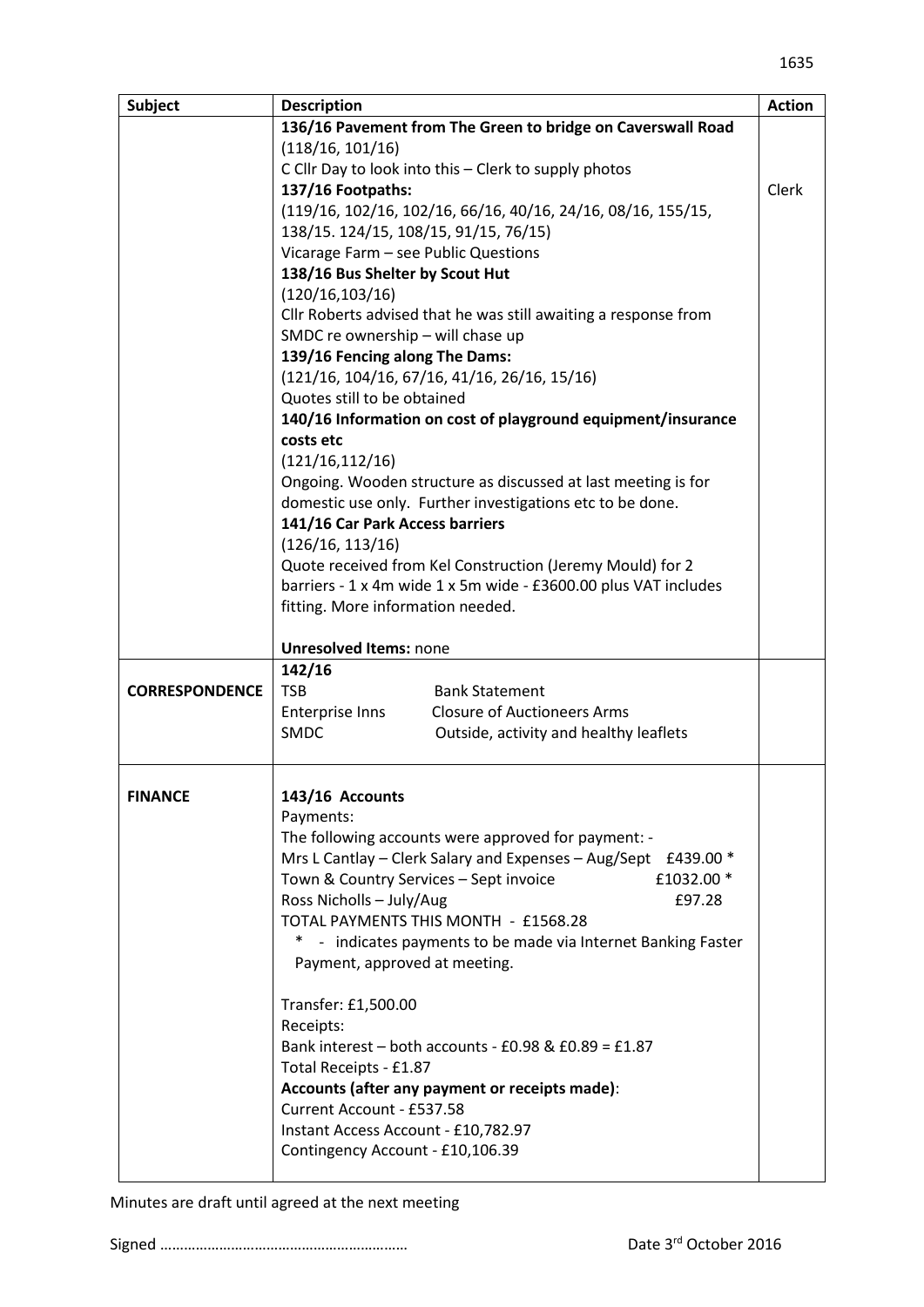| <b>Subject</b>                    | <b>Description</b>                                                                                                                                                                                                                                                                                                                                                                                                                                                                                                                                                                                                                                                                                                                                                                                                                                                                                                                                                                                                                                                                                                                                                                                                                                                                                                                                                                                                                                                                                                                                                                                                                                                                                                                       | <b>Action</b> |
|-----------------------------------|------------------------------------------------------------------------------------------------------------------------------------------------------------------------------------------------------------------------------------------------------------------------------------------------------------------------------------------------------------------------------------------------------------------------------------------------------------------------------------------------------------------------------------------------------------------------------------------------------------------------------------------------------------------------------------------------------------------------------------------------------------------------------------------------------------------------------------------------------------------------------------------------------------------------------------------------------------------------------------------------------------------------------------------------------------------------------------------------------------------------------------------------------------------------------------------------------------------------------------------------------------------------------------------------------------------------------------------------------------------------------------------------------------------------------------------------------------------------------------------------------------------------------------------------------------------------------------------------------------------------------------------------------------------------------------------------------------------------------------------|---------------|
| <b>PLANNING</b><br><b>MATTERS</b> | 144/16<br><b>Applications:</b><br>DET/2016/0048 - Moorville Hall Farm, Leek Road - Proposed portal<br>framed building - No objections subject to neighbour approval<br><b>Decisions:</b><br>SMD/2016/0314 - K Holding, Caverswall Common Lane - Proposed<br>change of use of existing agricultural land into a pond - APPROVED<br>SMD/2016/0367 Highfield, Caverswall Common - Proposed two<br>storey side extension and rear terrace - APPROVED<br>SMD/2016/0286 - 2 Halldearn Ave - Proposed side extension, loft<br>conversion with front and rear dormer windows and gable to rear<br>(re-submission of SMD/2016/0057) - APPROVED<br>Appeals: none<br><b>Enforcement Matters:</b><br>Query new dwelling on farm land off Roughcote Lane<br>Clerk reported that she had been in contact with Ben Hurst at<br>SMDC re the building of a dwelling on farm land off Roughcote<br>Lane which did not appear to have any planning permission. Mr<br>Hurst is investigating this. Since reporting this initially further work<br>has been undertaken and a tiled roof is not on plus other external<br>work has been done, photographs have been supplied to Mr Hurst.<br>To our knowledge there is no evidence that a building was ever at<br>this location therefore the Parish Council believe this to be<br>unauthorised building work within a green belt area.<br>Query roof on ménage - Vicarage Farm<br>A verbal report has been made regarding the ménage at Vicarage<br>Farm, planning permission was given for this but there is now a<br>roof covering this which has not received planning permission and<br>there is no knowledge of any application being made, therefore<br>Clerk is to contact Enforcement to investigate. |               |
| <b>NEW BUSINESS</b>               | 145/16 St Peters Church - Condition of the church yard<br>Cllr Durose had gone to the old graveyard/cemetery and had found<br>that it was in a distressing state the undergrowth is higher than she<br>is. This area is under the control of the PCC who took over control<br>from the Parish Council several years ago she is also aware of other<br>people who are complaining about the condition of cemetery.<br>It was decided that the Clerk should contact Steve Billing and Andy<br>Scott of Town & Country to ask them for a quote for tidying up this<br>area., they are to contact Cllr Durose who will show them what is<br>need. Following this and dependant on the quote prices the Clerk<br>is to write to the PCC offering to do a one off clear up so it is in a<br>manageable state so that they will then be able to keep it under<br>control. Cllr Roberts mentioned the old Nuns graveyard and that<br>this also need clearing up. He also advised that he had received an<br>email about the church taking off items from graves and that the<br>people in question had looked for signs about the rules about items<br>on graves but had found not, this was about 2 months ago. Cllr<br>Durose advised that a notice had recently been put up on this.                                                                                                                                                                                                                                                                                                                                                                                                                                                          |               |

Minutes are draft until agreed at the next meeting